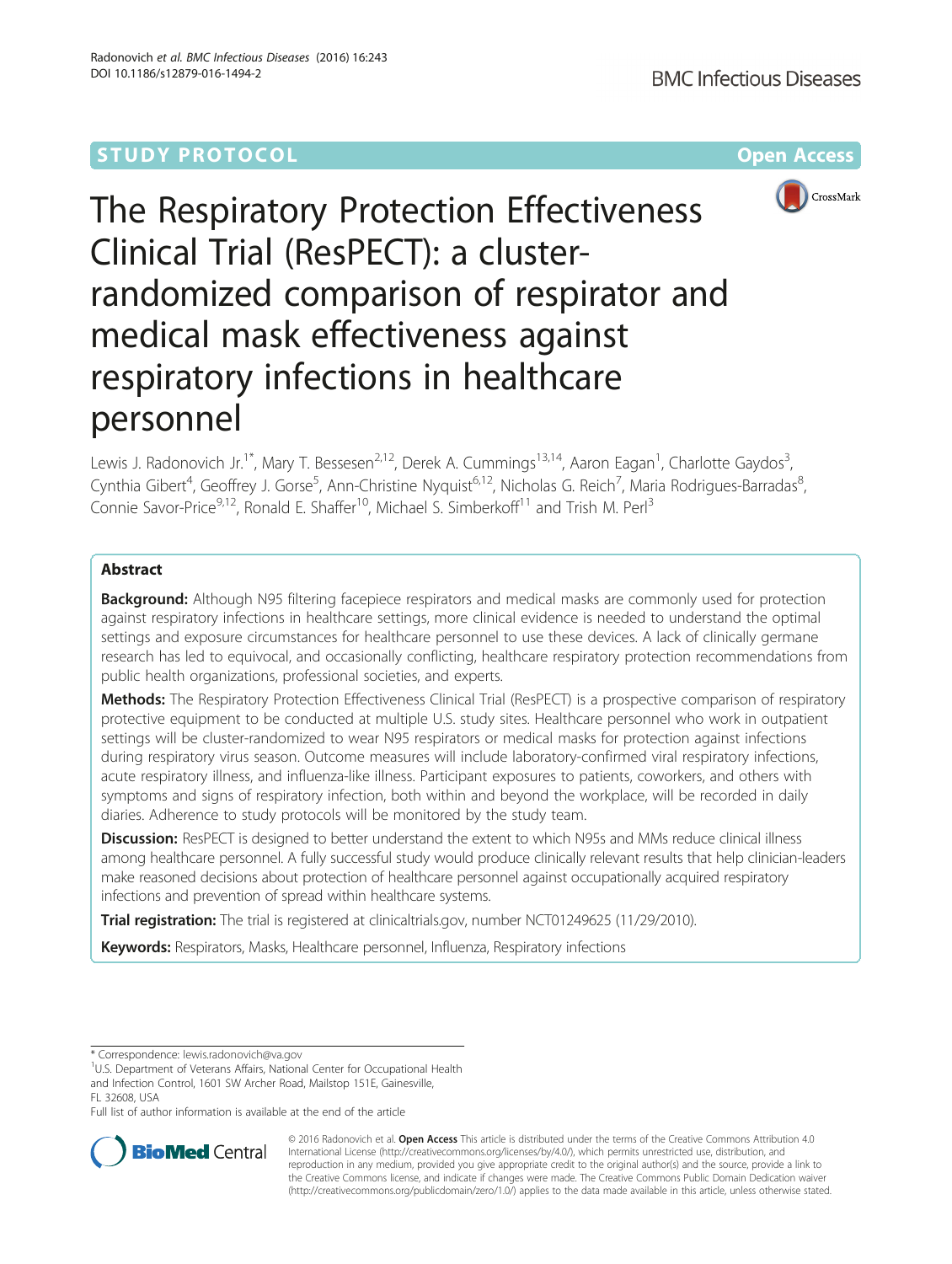# Background

Healthcare personnel (HCP) are exposed to respiratory pathogens in many clinical settings [\[1](#page-8-0)]. Infected HCP may spread infection to their patients [\[2](#page-8-0)–[5\]](#page-8-0) or coworkers [[3](#page-8-0)–[6](#page-8-0)], to family members [[4](#page-8-0), [7\]](#page-8-0), or to other community members [[4, 8\]](#page-8-0). Respiratory viral infections among healthcare workers can negatively impact delivery of healthcare services [[9](#page-8-0)–[11](#page-8-0)].

United States national guidelines call for modes of transmission to dictate infection control measures [\[3](#page-8-0)]. For most human respiratory viruses, the precise mode(s) of person-to-person transmission is incompletely understood [\[12](#page-8-0), [13](#page-8-0)]. The predominant mode of transmission for some human respiratory pathogens, such as influenza virus, respiratory syncytial virus, and coronavirus is believed to be droplet transmission. Airborne transmission plays a role with some human respiratory pathogens via small aerosol particles, often called droplet nuclei [[3\]](#page-8-0). Airborne transmission is the predominant mode of transmission for Mycobacterium tuberculosis [\[3](#page-8-0), [14](#page-8-0)] and recent evidence has suggested a larger role than previously thought for Influenza A and B viruses [\[15](#page-8-0), [16\]](#page-8-0).

Disposable respiratory protective devices (RPD) that fit tightly to the wearer's face, sometimes called airpurifying respirators or filtering facepiece respirators, are primarily designed to protect the wearer against infection spread by ill patients. N95 filtering facepiece respirators (commonly known as "N95 respirators") are one type of RPD capable, with proper facial fit and usage, of reducing inhalation of airborne particulates by a factor of 10 or greater [\[17\]](#page-8-0). Medical masks (MM), typically called surgical masks in operative settings, are primarily devised to *protect patients* against infection spread by the wearer [[18\]](#page-8-0). Both types of devices also serve as a physical barrier keeping sprays and splashes of infectious materials and contaminated hands and objects away from oronasal region of wearer. Although RPD and MM are capable of filtering particulates [[19\]](#page-8-0), RPD are designed to filter smaller particulates that may remain airborne for long periods. A tight seal between the respirator and the wearer's face is designed to prevent leakage of particulates, a feature not provided by loose-fitting MM. The U.S. Department of Labor's Occupational Safety and Health Administration (OSHA) requires employers to ensure each HCP, who may be exposed to airbornetransmissible infections in the workplace, receives an RPD with an adequate respirator-to-face seal that is determined during a mandated annual "fit-test".

However, evidence is inconclusive that RPD are better than MM at protecting HCPs from respiratory infections in clinical settings [[20](#page-8-0)–[25](#page-8-0)], despite tight-fitting RPD produced by manufacturers, with higher levels of exposure reduction validated by numerous laboratory studies [[19, 26](#page-8-0)–[28\]](#page-8-0), and the use of a complete respiratory protection program (e.g., training, initial and annual fit test) as defined by OSHA to protect HCP. Intuitively, RPD should better protect HCP against airborne infections than MM, but objective evidence has not validated this supposition. One possibility that may explain this discrepancy between expectations and observations is pragmatic: HCP, in general, do not tolerate N95 respirators as well as medical masks [[29, 30](#page-8-0)], perhaps prompting them to remove respirators more frequently and/or for longer periods, increasing the likelihood of exposure to infections. Models have shown that 25 % or more non-wear time during exposure negates any significant differences in protective ability between types of RPDs [[17, 31](#page-8-0)]. Given the difficulty with HCP adherence to guidelines [\[4](#page-8-0)] and general dissatisfaction [\[4](#page-8-0), [32](#page-8-0)–[34](#page-8-0)] with RPD, medical masks worn more consistently may provide similar levels of reduction in respiratory viral disease transmission as N95 respirators.

This key gap in knowledge has contributed to discrepant clinical and public health recommendations about respiratory protection for HCP [[35](#page-9-0), [36](#page-9-0)]. Needed are additional well-designed clinical trials conducted in patientcare settings during outbreaks of respiratory infections. The following is an abridged version of the full research protocol for the Respiratory Protection Effectiveness Clinical Trial (ResPECT).

# **Objective**

To compare the effectiveness of N95 respirators and medical masks at protecting HCP from acquiring viral respiratory illnesses in the workplace.

#### Hypotheses

Null Hypothesis: The incidence of laboratory confirmed influenza (primary), influenza-like illness (ILI), acute respiratory illness (ARI) and other respiratory infections will not be different between HCPs who practice 2007 guidelines (medical masks) or 2009 guidelines (N95 respirators).

Alternative Hypothesis: The incidence of laboratory confirmed influenza (primary), influenza-like illness (ILI), acute respiratory illness (ARI) and other respiratory infections will be different between HCPs who practice the CDC's 2007 guidelines for influenza protection (medical masks) versus 2009 guidelines for influenza protection (N95 respirators).

## Methods

## General overview

ResPECT is a prospective comparison of respiratory protective equipment to be conducted at multiple, geographically distributed U.S. study sites. HCP who work in outpatient settings will be cluster-randomized to wear N95 respirators [[37\]](#page-9-0) or MM [\[38](#page-9-0)] for protection against infections during respiratory virus season, the "intervention" period.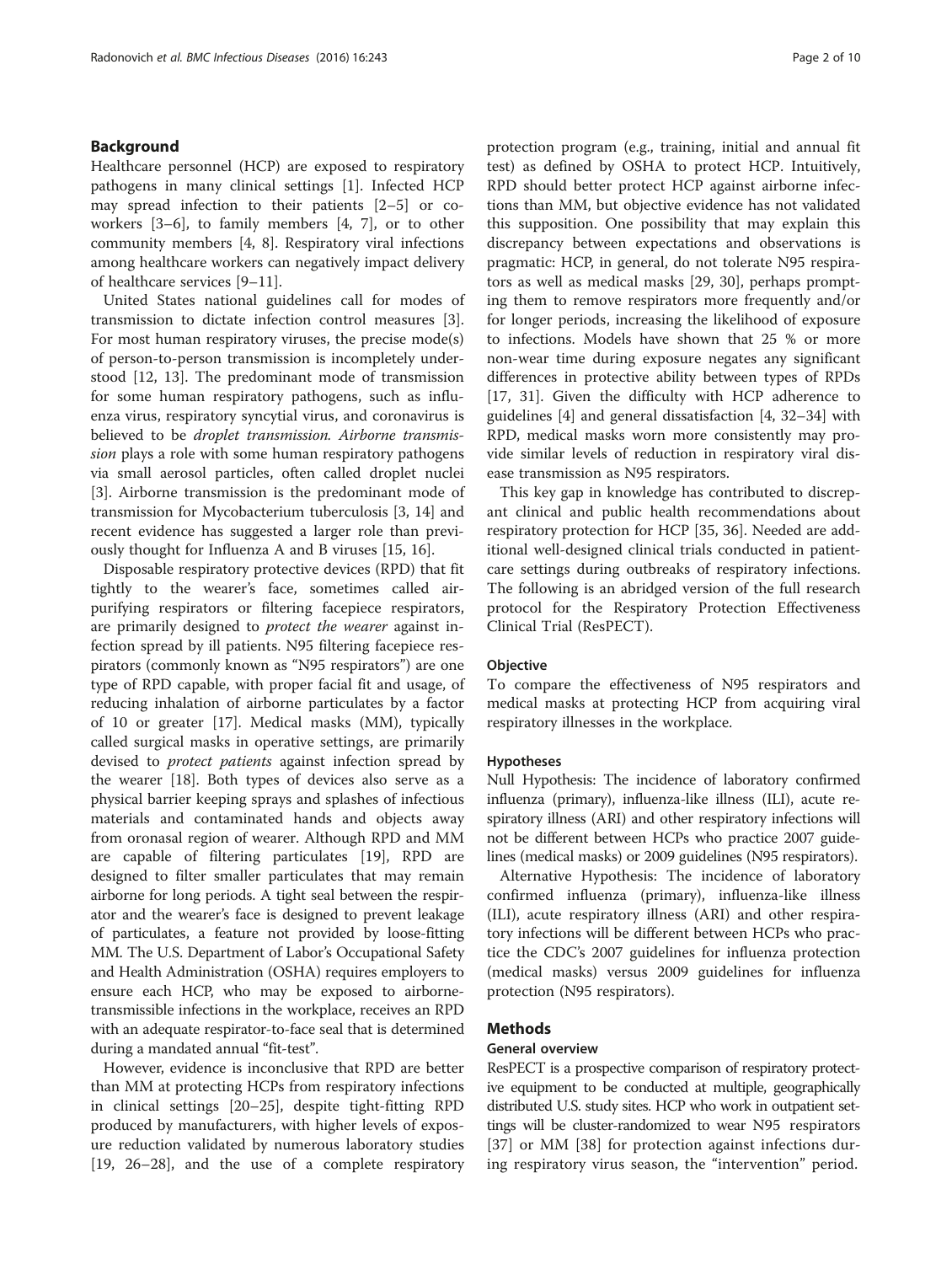The null hypothesis assumes N95 and MM intervention groups will have no differences in outcomes, including (1) laboratory confirmed influenza or (2) influenza-like illness (ILI), (3) acute respiratory illness (ARI), and (4) laboratory confirmed respiratory illness (LCRI). The alternative hypothesis asserts the incidence of at least one outcome would be different between intervention groups.

Because respiratory virus season varies year-to-year in onset, severity, and duration, multiple season-years of the study will be necessary to account for expected variance and optimally generalize the resulting knowledge. The beginning of each season's data collection will be independently determined for each study site using an epidemiologic predictive tool designed for ResPECT to capture the largest possible number of respiratory infections. These data will be collected for twelve weeks each season.

Participant exposures to patients, coworkers, and others with symptoms and signs of respiratory infection, both within and beyond the workplace, will be recorded in daily diaries. Adherence to study protocols will be measured by the study team at each site. Since periodic changes in infection control guidance and practice may occur over the study years, participants will be expected to adhere to the most up-to-date guidance issued by the Centers for Disease Control and Prevention (CDC) and local policies at each study institution, at a minimum. For example, a participant randomized to the MM arm will be expected to don an N95 when participating in an aerosol-generating procedure, assuming no further changes in pertinent national guidance [[39\]](#page-9-0).

## Participants and setting

The study participants will be recruited from outpatient settings where patients are relatively likely to present with symptoms and signs of acute respiratory infection. Participants will be eligible to enroll for multiple study seasons, yet each will be provided with informed consent and complete enrollment procedures prior to each study season.

Clinical Study sites will be distributed geographically:

- 1. Veterans Affairs New York Harbor Healthcare System; New York, NY
- 2. Johns Hopkins Health System and University; Baltimore, MD;
- 3. Washington DC Veterans Affairs Healthcare System; Washington, DC;
- 4. Veterans Affairs Eastern Colorado Healthcare System; Denver, CO;
- 5. Denver Health; Denver, CO
- 6. Childrens' Hospital Colorado; Aurora, CO
- 7. Michael E. DeBakey Veterans Affairs Medical Center; Houston, TX

# Inclusion criteria

- (1) Clinical study site leadership agree to have one or more staff participate
- (2) Participant meets the definition of "healthcare personnel"
- (a) Provides healthcare to patients and/or
- (b) Routinely positions herself/himself within 6 feet of patients ("close contact") and
- (c) Is a full-time employee (average of  $\geq$  24 hours/ week) working 75 % of the time at a study site and not employed at another location where the study is being conducted
- (3) Participant is able to read and sign informed consent
- (4) Participant agrees to all requirements of the protocol, including fit-testing and diary-keeping
- (5) Participant is age 18 years or greater
- (6) Participant passes fit-testing for at least one of the study respirator models and, if assigned to the respirator arm, agrees to use that model for the seasonal study period.

# Exclusion criteria

- (1) Participant self-identifies as having severe heart, lung, neurological or other systemic disease that one or more Investigator believes may preclude safe participation.
- (2) Participant is known to not tolerate wearing respiratory protective equipment for any period.
- (3) Participant has facial hair adornments or other anatomic features that preclude respirator Occupational Safety and Health Administration (OSHA)-compliant fit-testing or proper fit during the seasonal data collection period.
- (4) Participant is advised by a study site occupational health clinician (or other qualified clinician) to not wear the same or similar respirator or medical mask models used in ResPECT.
- (5) Participant self-identifies as pregnant in the third trimester during the seasonal study period.
- (6) Participant is working in more than one ResPECT study sites during the seasonal study period.
- (7) Participant is working less than 24 hours per week during the seasonal study period at a ResPECT study site.
- (8) Participant is working less than 75 % of the seasonal study period at a ResPECT study site.
- (9) Participant is a previous ResPECT study participant who does not consent to have her/his data linked from a previous viral respiratory season(s).
- (10)In the opinion of a principal investigator, participant may not be able to join the trial for any other reason.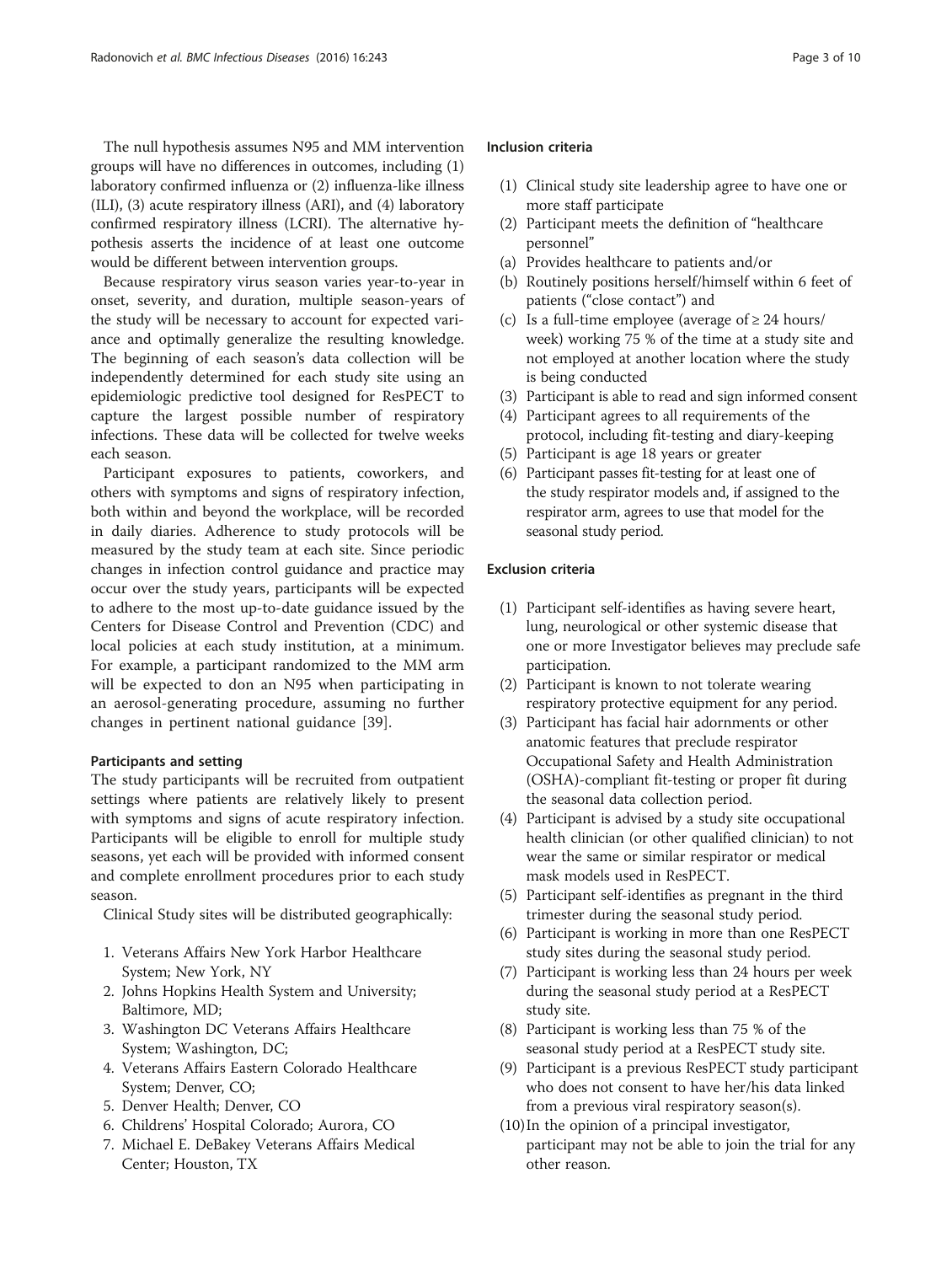# Interventions

#### N95 respirators and medical masks

Participants will be cluster-randomized to one of the following N95 respirators or MM models, selected because they are commonly used in U.S. medical facilities, including the ResPECT study sites. Participants who participate in more than one of the study years will be cluster-randomized anew each year.

N95 Respirators:

- (1) 3 M Corporation 1860, 1860S, and 1870 models (St Paul, MN) or
- (2) Kimberly Clark Technol Fluidshield PFR95-270, PFR95-274 (Dallas, TX).

Medical Masks:

- (1) Precept 15320 or
- (2) Kimberly Clark Technol Fluidshield 47107.

# Respirator Fit

All subjects participating in the study will be required to pass an OSHA-accepted respirator fit test for the N95 respirator model(s) available at the study site. No fit testing of medical masks will be performed as these devices are not designed to be tight-fitting to the face and studies [[19](#page-8-0), [20\]](#page-8-0) have shown that their fit capabilities are generally low.

Filter Performance

Although medical masks are loose-fitting, they create a physical barrier that helps prevent splashes and sprays from reaching the wearer's mucous membranes. In addition to passage *around* the mask, some of the small particle aerosols are able to pass through the mask's filter media. Therefore, in addition to RPDs, filtration testing was done on medical masks prior to enrollment of subjects to ensure consistency between models across study locations. The filtration performance of the N95 respirators and medical mask models in the study were tested in a manner similar to that used by the National Institute for Occupational Safety and Health (NIOSH). Devices were attached to a test fixture and placed in a TSI 8130 automated filter tester operated with an air flow rate of 85 liters per minute. The TSI 8130 uses a photometer to measure the flux of light scattering from aerosol particles. Polydispersed particles (mass median diameter of ~0.3 microns) were generated from a 2 % NaCl solution and passed through each device being tested for 1 min. Each test was repeated 3 times with a fresh N95 respirator or medical mask. To be certified as an N95 respirator, filter penetration needs to be less than 5 % (or 95 % efficient). As shown in Table 1, the average penetration percentages for the NIOSH certified N95 respirators were an order of magnitude lower than those

Table 1 Study RPD particle penetration and airflow resistance

| Device name                                         | % penetration <sup>a</sup> | Resistance (mmH <sub>2</sub> O) <sup>d</sup> |  |  |
|-----------------------------------------------------|----------------------------|----------------------------------------------|--|--|
| N95 respirators                                     |                            |                                              |  |  |
| 3 M 1860/1860S                                      | 0.7                        | 8.9                                          |  |  |
| 3 M 1870                                            | 0.3                        | 9.6                                          |  |  |
| Kimberly Clark Technol<br>Fluidshield PFR95-270/274 | 1.4                        | 11.7                                         |  |  |
| Medical Masks                                       |                            |                                              |  |  |
| Precept 15320                                       | 12.9                       | 4.1                                          |  |  |
| Kimberly Clark Technol<br>Fluidshield 47107         | 10.3                       | 4.5                                          |  |  |

<sup>a</sup> Average value from 3 replicate measurements

of medical masks, which are not NIOSH certified. Filter results between N95 respirator models and between medical mask models were comparable.

Filter airflow resistance was measured simultaneously using the TSI 8130. As filter airflow resistance increases, more energy expenditure is required for ventilation during device wear and the greater potential for perception of discomfort [\[40](#page-9-0)]. The medical mask models selected for this study have filter airflow resistance levels about half of that of the N95 respirators. However, one study [[40\]](#page-9-0) found that subjective and physiological responses were not different among subjects exercising while wearing devices purposely made with different filter airflow resistance levels  $(3 \text{ mm H}_2\text{O}, 6 \text{ mm H}_2\text{O}, \text{ and } 9 \text{ mm})$  $H<sub>2</sub>O$ ) in the range similar to those of the devices in this study (Table 1).

# Adherence to intervention arm and hand hygiene performance

Participants will be instructed to don a new N95/MM with each patient interaction, every time a participant encounter occurs within 6 feet of a patient who has suspected or confirmed respiratory infection. Hand hygiene will be recommended to all participants in accordance with CDC guidelines [\[41\]](#page-9-0) and policies at each study institution. Trained research assistants will observe participants during study periods to assess adherence to their assigned intervention arms and hand hygiene. A portable computer equipped with data recording software (HandyAudit; Toronto, Canada) will be used to document adherence. Participants will be expected to complete surveys about their attitudes and opinions concerning personal protective equipment before and after each seasonal study period.

# Estimation of exposure

During the twelve week data collection period each year, participants will self-document (a) perceived occupational exposures to patients or coworkers who have symptoms or signs of respiratory infection, (b) perceived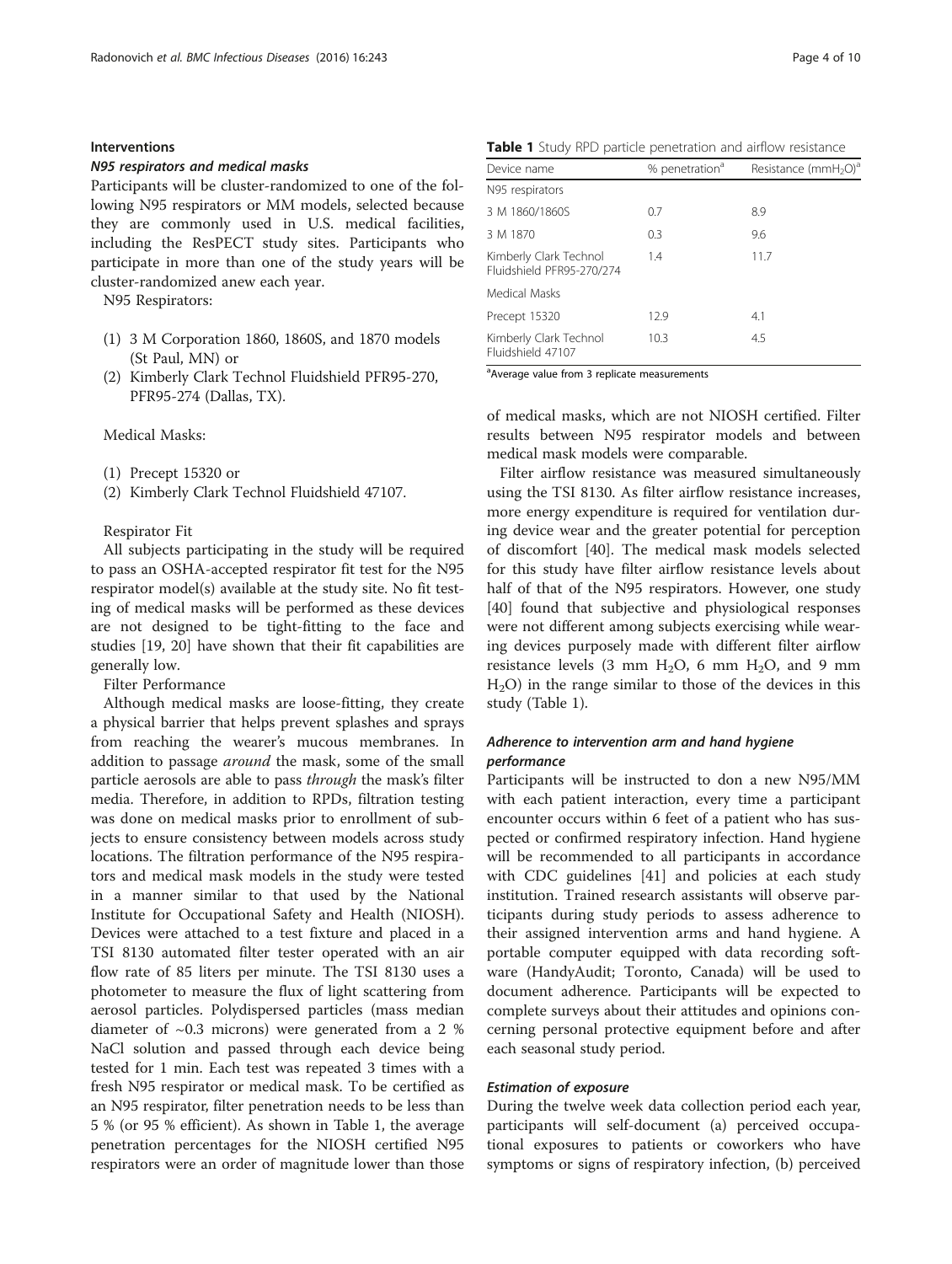non-occupational exposures to persons who have symptoms or signs of respiratory infection, (c) use of personal protective equipment, and (d) personal symptoms or signs of respiratory illness.

# Study outcome definitions

# Collection of specimens

Anterior nasal and pharyngeal swabs [[42](#page-9-0)–[45](#page-9-0)] [FLOQSwabs UTM (99–08024), Diagnostic Hybrids; Athens, OH] will be collected by research assistants when symptomatic with study defined respiratory symptoms, as well as two, randomized asymptomatic swabs during each seasonal study period. Swabs will be collected when (a) participants self-report respiratory symptoms within a 24 h period, and again if participants remain symptomatic after 7 days; and (b) randomly, on all participants, twice during the active intervention period.

The Primary Outcome Measures will be the incidence of:

Laboratory-confirmed influenza (LCI) A or B infection in participants, defined as a) detection of influenza virus by reverse-transcription polymerase chain reaction (RT-PCR) in an upper respiratory specimen swab collected within seven days of symptom onset, or b) influenza seroconversion defined as at least a 4-fold rise in hemagglutination inhibition antibody (HAI) titers to influenza A or B virus from the pre- to post-season serological samples that is not deemed attributable to vaccine.

The Secondary Outcome Measures will be the incidence of:

- (1) Acute Respiratory Illness (ARI) defined as the occurrence of one sign or two symptoms (Table 2) without laboratory confirmation.
- (2) Laboratory Confirmed Respiratory Illness (LCRI) defined as self-reported ARI plus the presence of one or more RT-PCR confirmed infectious pathogens (Table [3\)](#page-5-0) in a specimen collected from the upper respiratory tract and/or a clinically significant rise in pre- and post-season serum antibody titers to influenza A or B virus.
- (3) Influenza-Like Illness (ILI) defined as temperature of 100 °F [37.8 °C] or greater plus cough and/or a sore throat, with or without laboratory confirmation.

The incidence rate ratios between participants randomly assigned to wear N95 respirators or medical masks will be estimated for each of the primary and secondary outcomes.

#### Outcome determination, validation, and adjudication

Investigators will be paired and provided with blinded information about clinical and laboratory data to

Table 2 Case definition of acute respiratory illness used in the ResPECT study

| 1.1                               |
|-----------------------------------|
| Signs                             |
| Fever (T > 37.8 °C)               |
| Tachypnea (Respiratory Rate ≥ 25) |
| Coryza                            |
| Lymphadenopathy                   |
| Symptoms                          |
| Vomiting/Nausea                   |
| Diarrhea                          |
| Cough                             |
| Sputum production                 |
| Fatigue                           |
| Malaise                           |
| Headache                          |
| Sore throat                       |
| Dyspnea                           |
| Chills                            |
| Sweats                            |
| Arthralgias/Myalgias/Body Aches   |
| Other gastrointestinal symptoms   |

\*Acute respiratory illness (ARI) is defined as: The presence of one sign(s) OR two symptom(s), as listed. Reported signs or symptoms must represent a change from baseline change from baseline

determine if a participant meets a primary or secondary outcome. If the paired investigators do not agree, a principal investigator will adjudicate the outcome.

#### Laboratory methods

# Respiratory pathogen identification

Assays will be performed at Johns Hopkins University.

Collected respiratory specimens will be stored at −80 °C until analyzed using multiplex PCR (PLEX-ID, Abbott Labs, Chicago IL). Automated extraction of nucleic acid (NA) from respiratory specimens will be performed utilizing NorDiag's Arrow instrument and the Magna Pure robotic system (Roche Indianapolis, IN) per manufacturer instructions. Each extraction run will include a quality control (NATrol Respiratory Validation Panel 3, Zeptometrix Inc., Buffalo NY); runs with control failures will be repeated. Purified NA will be amplified via RT-PCR using a broad respiratory virus identification kit (PLEX-ID RVS 3.0, Abbott Molecular, Des Plaines, IL). Desalting of RT-PCR product and electrospray mass spectrometry-based NA analysis will be performed on the PLEX-ID analyzer instrument. If funding is sufficient, samples will also be assayed by RT-PCR for Bordetella pertussis, Mycoplasma pneumoniae, and for Chlamydophila pneumoniae.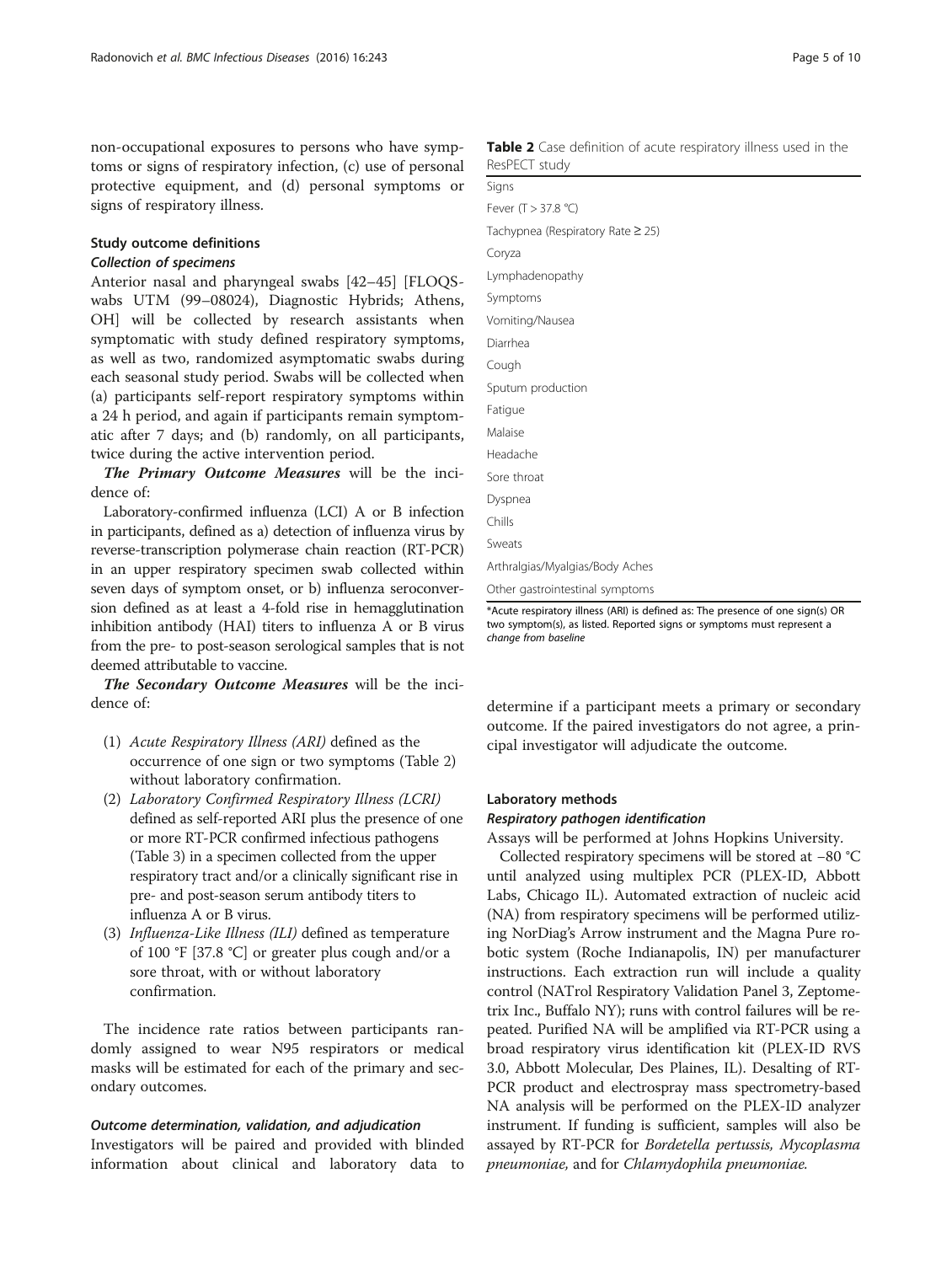<span id="page-5-0"></span>Table 3 Potential influenza like illness pathogens

| Influenza A                        |  |  |
|------------------------------------|--|--|
| Influenza B                        |  |  |
| Respiratory syncytial virus type A |  |  |
| Respiratory syncytial virus type B |  |  |
| Parainfluenza virus type 1         |  |  |
| Parainfluenza virus type 2         |  |  |
| Parainfluenza virus type 3         |  |  |
| Parainfluenza virus type 4 (a)     |  |  |
| Parainfluenza virus type 4 (b)     |  |  |
| Human Metapneumovirus              |  |  |
| Adenoviruses                       |  |  |
| Coronavirus OC43                   |  |  |
| Coronavirus NL63                   |  |  |
| Coronavirus 229E                   |  |  |
| Coronavirus HKU1                   |  |  |
| Human Rhinovirus                   |  |  |
| Cocksackie/echoviruses             |  |  |
| <b>Bocavirus</b>                   |  |  |

# Serologic testing

Each study season, blood samples will be collected twice from each participant; one sample will be collected within two weeks of the beginning of the intervention period and a second within two weeks of the end of the intervention period. Hemagglutination inhibition (HAI) antibody assays will be performed on serum for influenza A and B virus strains, dependent on the antigens in each annual trivalent vaccine using standard methods [[46, 47\]](#page-9-0). In brief, serial 2-fold dilutions of serum samples will be incubated with 8 hemagglutinin units of influenza antigen and a turkey red blood cell suspension. The serum HAI antibody titer will be defined as the dilution factor of the highest serum dilution that completely inhibits agglutination of turkey red blood cells in the presence of type-specific hemagglutinin antigen. Assays will be performed at the immunology core lab for the study at the VA Saint Louis Veterans Affairs Healthcare System.

# Statistical methods

# Randomization

To optimize compliance and generalizability, a clusterrandomized design will be utilized. All participants working in the same clinical unit will be assigned to wear the same respiratory protective equipment (i.e., an N95 or MM) during patient interactions for the entire 12 week seasonal study period. Clusters will be pairmatched within each study site based on the characteristics of each clinical cluster, including the (a) number of participants (b) occupational location, such as an emergency department, urgent care or primary care, (c) patient population served, such as children or adults, and (d) requirements for participants to wear additional protective equipment, such as goggles donned by dental hygienists. For each study season, the clinics in each matched pair will be randomly assigned to opposing study arms. For matched pairs participating in multiple study seasons, random sequences of arm assignments will ensure each is assigned to both study arms during the multi-year study. Each study season, an individual not involved in the study implementation and data analyses will perform the randomization scheme for each study site, using a random number generator in Microsoft Excel. The principal investigators will be blinded to the randomization scheme prior to assignment.

# Statistical analyses

Incidence rates of LCI, ARI, ILI, and LCRI among cluster-randomized participants will be compared. The relationships between incidence of clinically diagnosed and laboratory-confirmed illnesses will be analyzed with attention to potential confounders, such as participants' demographics, study arm compliance, attitudes and opinions about infection control, receipt of influenza vaccination, and infectious exposures within and beyond the workplace. Standard statistics will describe baseline characteristics and follow-up measures, summarized by treatment arm and stratified by study site.

To assess the primary outcome, a logistic regression model will be fit using a dichotomous variable to indicate whether a participant became infected with a respiratory pathogen. The odds of infection between the two treatment groups will be reported with a 95 % confidence interval. For secondary outcomes, Poisson loglinear mixed effects regression models will assess the difference in seasonal respiratory infection rates between intervention groups. Cluster- and individual-level random effects will be considered to account for clustered observations. Additional covariates may be added to the models to adjust for confounding.

# Missing data

Participants will be encouraged to complete the study. Those who withdraw from an intervention arm will be encouraged to complete follow-up laboratory specimen collection. An intent-to-treat analysis, in which all available data on all randomized participants are included, will be used for the primary comparison of interventions. A per-protocol secondary analysis will compare treatment effectiveness, accompanied by a planned sensitivity analysis that accounts for participants from whom researchers were not able to obtain a second serological sample.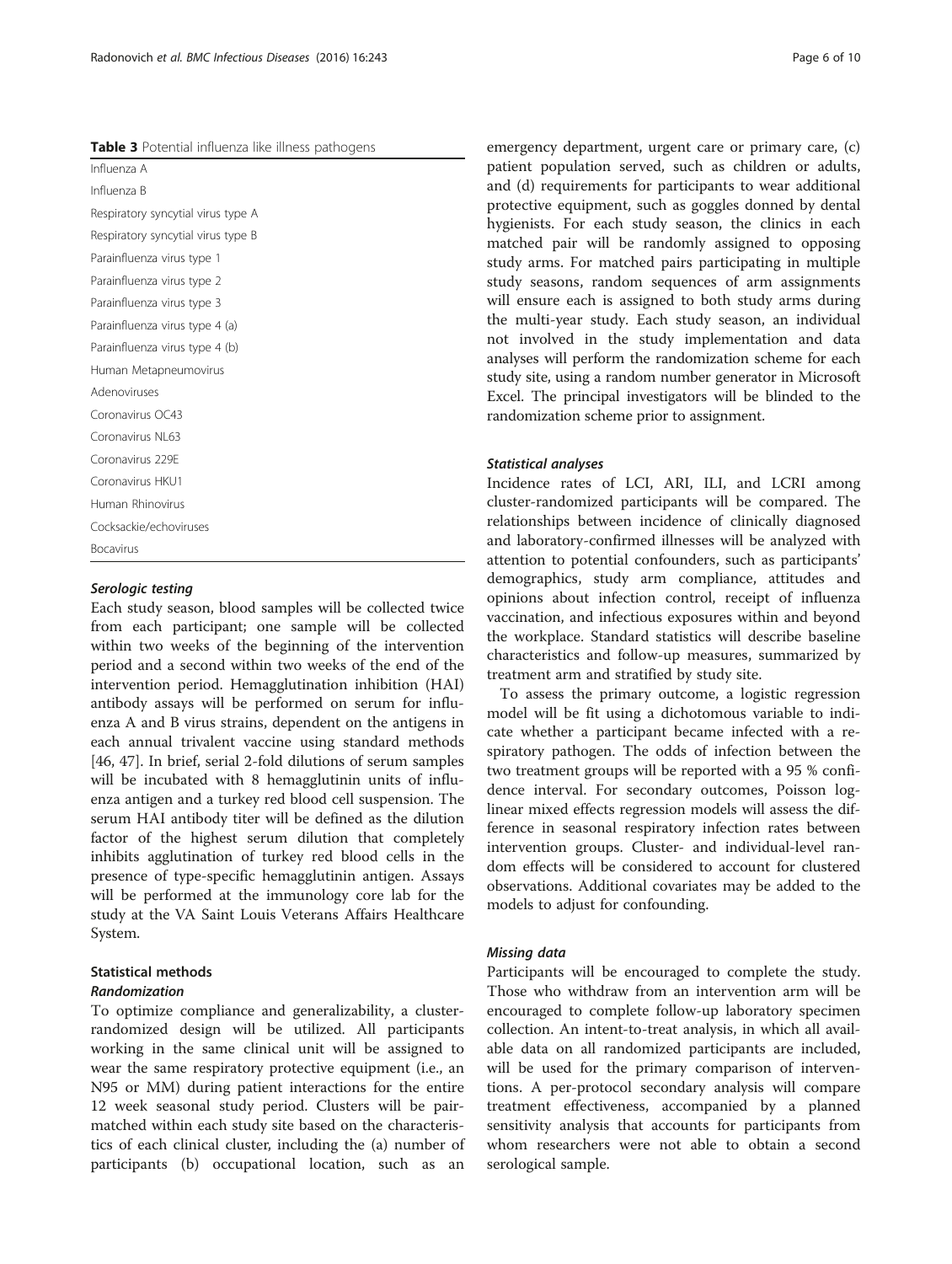# Sample size and power calculations

To detect a 25 % reduction (i.e., a relative risk of 0.75) in the incidence of laboratory confirmed influenza or laboratory confirmed respiratory illness among participants wearing an N95 respirator, compared to participants wearing a medical mask, ResPECT will need to accumulate approximately 10,024 or 5104 personseasons of data over four seasons respectively.

Sample size calculations are based on several assumptions about the incidence rate and levels of withincluster correlation. The attack rate laboratory-confirmed influenza during a single study season is assumed to be 20 % among unvaccinated individuals in the medical mask group. We assume 65 % of our population will be administered a vaccine that is 65 % effective in preventing influenza infection. Vaccine effectiveness at the higher end of published reports (86 % in health care workers) will lead to a reduction in the yearly attack rate to approximately 8.8 %, and effectiveness at the lower end of published reports (51 % in the general population) would lead to an increased yearly attack rate of approximately 13.4 %. Importantly, the anticipated effect on the needed sample size of annual variations in influenza incidence is larger than the expected impact of variation in vaccine effectiveness.

The ResPECT study will need 157 independent clusters with a median size of 16 participants each to achieve 80 % power to detect a relative risk of 0.75 between N95 and surgical masks at preventing laboratory-confirmed influenza infection, with a Type-I error rate of 0.05. The total number of individuals participating each season will need to be approximately 2506, with 10,024 total person-seasons accumulating over the multi-year study. For the secondary outcome of laboratory confirmed respiratory illness, the estimated total number of clinics will need to be 80, the total number of individuals participating each season will need to be 1276, and total person-seasons accumulated need to be 5104 (Table 4) over the multi-year study. The sample size are made using the clusterPower software package for R [\[48](#page-9-0)].

Table 4 Sample size and power calculations for primary and secondary outcome

|                                                      | Laboratory confirmed<br>influenza | Laboratory confirmed<br>respiratory illness |  |  |
|------------------------------------------------------|-----------------------------------|---------------------------------------------|--|--|
| Annual attack rate,<br>Medical Mask group            | 0.12                              | 0.25                                        |  |  |
| Cumulative 4-year attack<br>rate, Medical Mask group | 0.39                              | 0.68                                        |  |  |
| Detectable relative risk                             | 0.75                              | 0.75                                        |  |  |
| Median cluster size                                  | 16                                | 16                                          |  |  |
| ICC                                                  | 0.1                               | 0.1                                         |  |  |
| Total person-seasons of<br>observation               | 10.024                            | 5104                                        |  |  |

Power is estimated using an expected annual attack rate of 12 %  $\{12\% = 0.35^*0.2 + 0.65^*(1 - 0.65)^*0.2\}$  [[13](#page-8-0)]. This yearly attack rate translates into a 4-year attack rate of 39 %  $\{39\% = 1 - (1 - (0.35^*0.2 + 0.65^*0.35^*0.2))^4$ . Accounting for correlation of outcomes within clusters by assuming the correlation coefficient is 0.1, leads to a design effect of 2.5.

For scenarios representing the lower and higher ends of anticipated attack rates in the medical mask group, two quantities were calculated (a) the power to detect a relative-risk of 0.75 between the N95 group and the medical mask group and (b) the relative-risk that can be detected with 80 % power (Table [5](#page-7-0)). For all of these calculations the two-sided Type I error probability is 0.05.

#### Sensitivity analysis

Potential outcome analysis for laboratory-confirmed influenza Some data on the primary outcome may be missing due to participants withdrawing from the study early and missing the second serological sample. To account for the unavoidable uncertainty posed by missing primary outcome data, due to participant withdrawal or loss of follow-up, a sensitivity analysis will be conducted that randomly assigns binary outcomes to participants who did not complete the study. A two-dimensional grid will be created that varies the influenza attack rates among participants who withdraw. Withdrawal attack rates in both arms will be fixed between half and twice the observed attack rates, based on complete data. By varying these two parameters across the grid, and for each combination, the adjusted odds ratio will be calculated by averaging across  $n = 50$  imputed datasets for each point on the grid.

Analysis of differential withdrawal The characteristics at the time of randomization for participants without complete follow-up will be examined. To assess the potential biases introduced by differential withdrawal among different N95 respirators, a comparison of withdrawal rates and time to withdrawal will be included as an ancillary analysis to the analyses of the primary and secondary outcomes.

# Ethical approvals

ResPECT will be approved by the institutional review board at each participating study site and the Centers for Disease Control and Prevention, prior to study initiation. (An unabridged version of the ResPECT protocol was approved by the intitutional review board at each study site and the Centers for Disease Control and Prevention).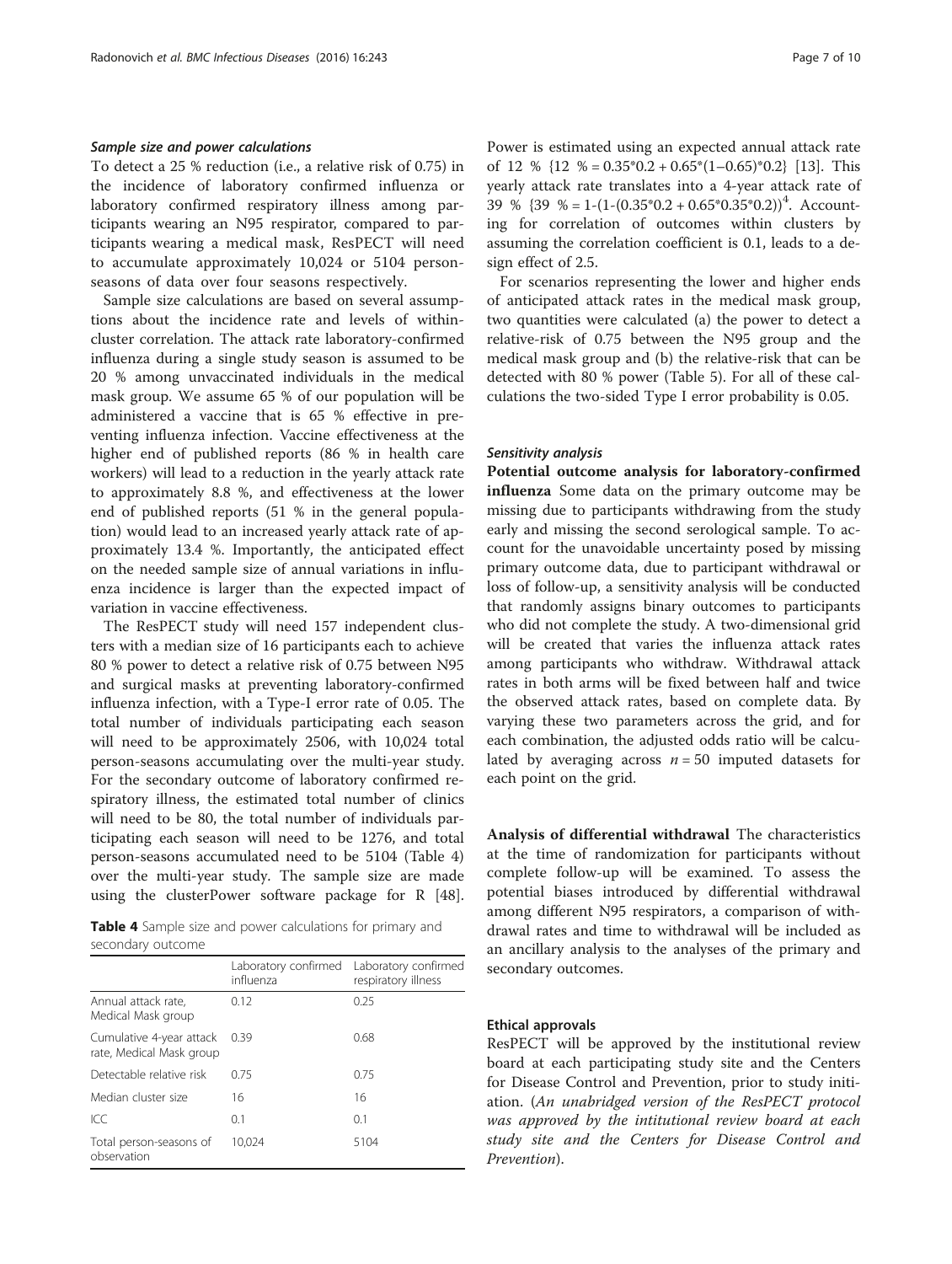| Outcome                                  | Low attack rate scenario    |                        |                               | High attack rate scenario   |                        |                               |
|------------------------------------------|-----------------------------|------------------------|-------------------------------|-----------------------------|------------------------|-------------------------------|
|                                          | Medical mask<br>attack rate | Power<br>$(RR = 0.75)$ | Detectable RR<br>(80 % Power) | Medical mask<br>attack rate | Power<br>$(RR = 0.75)$ | Detectable RR<br>(80 % Power) |
| Primary                                  | 0.2                         | 43 %                   | 0.62                          | 0.5                         | 93 %                   | 0.80                          |
| Influenza like illness                   | 0.15                        | 33 %                   | 0.56                          | 0.4                         | 82 %                   | 0.76                          |
| Acute respiratory illness                | 0.5                         | 93 %                   | 0.80                          | 0.95                        | 100 %                  | 0.94                          |
| Laboratory confirmed respiratory illness | 0.3                         | 91 %                   | 0.79                          | 0.7                         | 100 %                  | 0.90                          |

<span id="page-7-0"></span>Table 5 Power analysis of the sensitivity to the 4-year attack rate

# Data safety monitoring board

A Data Safety Monitoring Board (DSMB) consisting of three or more members will be convened. Members with germane expertise in clinical infectious diseases, epidemiology, and clinical trials will be sought, changing in number and composition to meet study needs. The DSMB will independently monitor interim data, to which the investigators will be blinded, identifying an appropriate times for protocol modification or termination.

# Sponsors

ResPECT is jointly funded by the U.S. Department of Veterans Affairs (Veterans Health Administration) and the U.S. Department of Health and Human Services (Centers for Disease Control and Prevention, National Institute for Occupational Safety and Health, and the Biomedical Advanced Research Project Authority).

## **Discussion**

Viral respiratory infections cause a wide range of illnesses, varying from mild to severe, in HCPs who may spread infection to their patients, family members, and other community members. Healthcare-associated infections cost \$10B annually in U.S [[49\]](#page-9-0). Factors influencing transmission of respiratory infections in healthcare facilities include the population density of ill patients in healthcare settings, the types of exposures within healthcare settings, the administrative and physical structures of healthcare facilities, and intrinsic characteristics of virulence [[3\]](#page-8-0). Measures to prevent transmission within healthcare facilities include HCP vaccination, handhygiene, cleaning and disinfection of inanimate surfaces, pre- and post-exposure antiviral chemoprophylaxis, patient isolation, and personal protective equipment [[3, 6](#page-8-0)]. ResPECT is designed to better understand the extent to which PPE, specifically represented by differences in exposure reduction afforded by N95s and MMs, reduces clinical illness among HCPs.

While it may seem that N95 respirators should better protect HCPs than MM against airborne infections in the workplace, this notion has not been validated by objective clinical evidence. Low tolerance to respirator wear among HCPs may prompt more frequent or longer periods of removal, compared to MM, to an extent that the benefits of higher levels of filtration and lower levels of leakage around the facial seal afforded by respirators is offset or subjugated.

Key sources of variability in HCP health outcomes are difficult to control for, even in a rigorously designed clinical study such as ResPECT. For example, the inability to prevent HCP community exposures to respiratory infections and the inherent year-to-year variation of viral respiratory infections provide a challenging setting in which to evaluate the effectiveness of personal protective equipment. While community-acquired infections may pose a significant source of exposure for HCPs, this type of exposure, if occurring non-differentially between study arms, would bias the results from ResPECT towards the null hypothesis.

Key reasons for choosing a cluster-randomized design are (a) to increase compliance by equipping all members of a healthcare team with the same equipment and (b) to capture indirect effects of the intervention at the cluster-level, such as herd immunity [[50\]](#page-9-0).

A fully successful study would produce clinically relevant results that help clinician-leaders make reasoned decisions about protection of HCPs against occupationally acquired respiratory infections and prevention of spread within healthcare systems.

#### Abbreviations

ARI, acute respiratory illness; CDC, centers for disease control and prevention; DSMB, data safety monitoring board; HAI, hemagglutination inhibition antibody; HCP, healthcare personnel; ILI, influenza like illness; LCRI, Laboratory confirmed respiratory illness; MM, medical mask; N95, N95 respirator; NIOSH, National Institute for Occupational Safety and Health; OSHA, Occupational Safety and Health Administration; PPE, occupational protective equipment; ResPECT, respiratory protection effectiveness clinical trial; RPD, respiratory protective devices; RT-PCR, reverse-transcriptase polymerase chain reaction; US, United States.

#### Acknowledgments

We wish to thank the members of the ResPECT Team (complete list to be provided prior to publication). ResPECT is jointly funded by the U.S. Department of Veterans Affairs (Veterans Health Administration) and the U.S. Department of Health and Human Services (Centers for Disease Control and Prevention, National Institute for Occupational Safety and Health, and the Biomedical Advanced Research and Development Authority).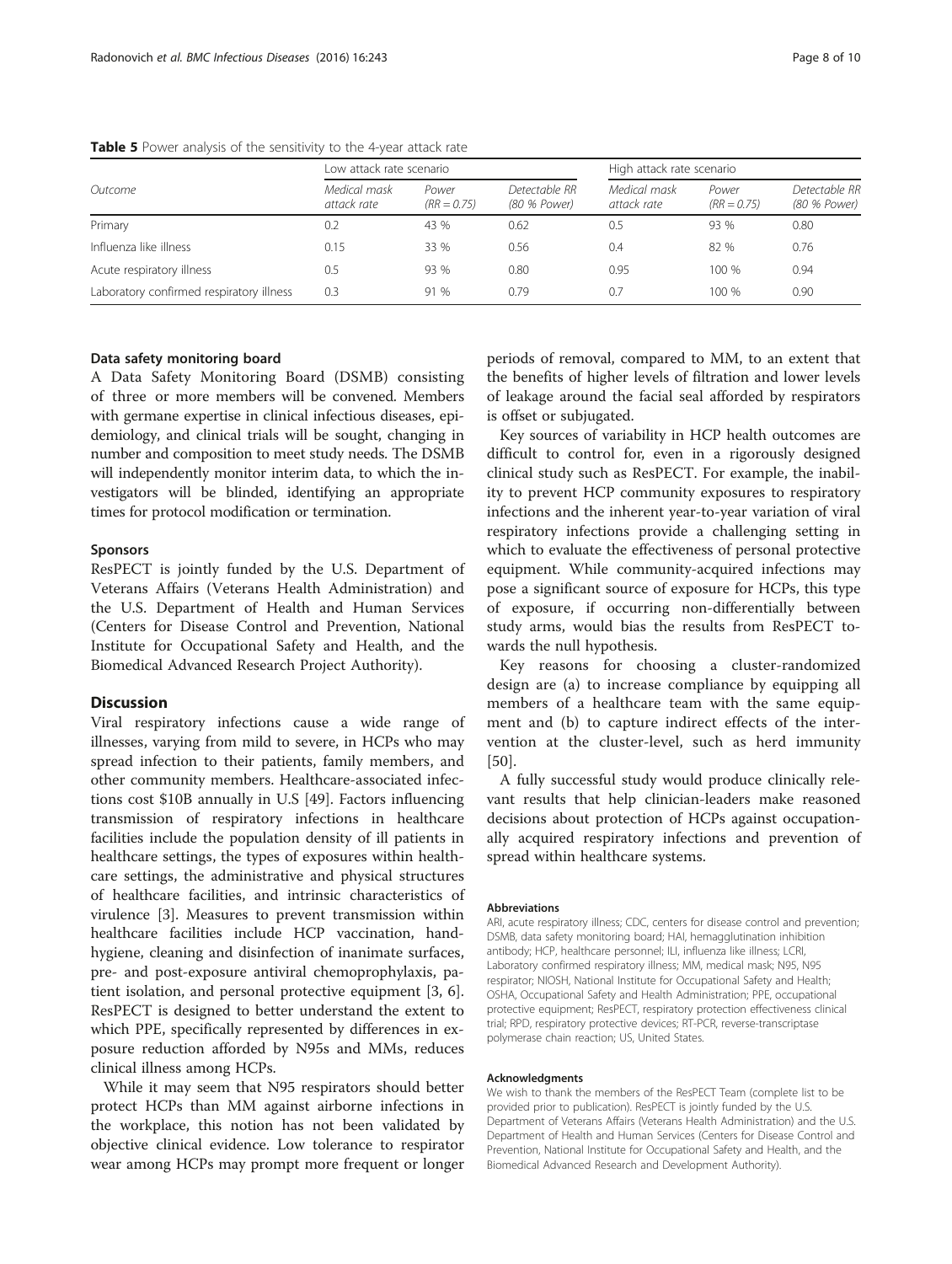## <span id="page-8-0"></span>Authors' contributions

All Authors read and approved the final manuscript. All authors meet ICMJE guidelines. LR and TP conceived and designed the study, coordinated and supervised the study and drafted the manuscript. MB, AE, CN, MR, CS, and MS designed the study, coordinated and supervised the study and drafted the manuscript. DC designed the study, conceived and designed the epidemiologic and statistical analyses and drafted the manuscript. GG and CG designed the study, conceived and designed laboratory analyses and drafted the manuscript. NR designed the study, conceived and designed epidemiologic and statistical analyses, coordinated and supervised the study and drafted the manuscript. RS designed the study and drafted the manuscript.

#### Competing interests

The authors declare that they have no competing interests.

#### Disclaimer

The findings and conclusions in this manuscript are the authors' own and do not necessarily represent the views of the National Institute for Occupational Safety and Health, the U.S. Department of Veterans Affairs, or other affiliates. Mention of product names does not imply endorsement.

#### Author details

<sup>1</sup>U.S. Department of Veterans Affairs, National Center for Occupational Health and Infection Control, 1601 SW Archer Road, Mailstop 151E, Gainesville, FL 32608, USA. <sup>2</sup>Veterans Affairs Eastern Colorado Healthcare System, Denver, CO, USA. <sup>3</sup>Johns Hopkins School of Medicine, Baltimore, MD, USA. <sup>4</sup>Veterans Affairs Medical Center and George Washington University School of Medical and Health Sciences, Washington, DC, USA. <sup>5</sup>Veterans Affairs St. Louis Healthcare System and Saint Louis University School of Medicine, St. Louis, MO, USA. <sup>6</sup>Children's Hospital Colorado, Aurora, CO, USA. <sup>7</sup>Department of Biostatistics and Epidemiology, University of Massachusetts, Amherst, MA, USA. <sup>8</sup>Michael E. DeBakey VAMC and Baylor College of Medicine, Houston, Texas, USA. <sup>9</sup>Denver Health, Denver, CO, USA. <sup>10</sup>National Personal Protective Technology Laboratory, National Institute for Occupational Safety and Health, Pittsburgh, PA, USA. <sup>11</sup>Veterans Affairs New York Harbor Healthcare System, New York, NY, USA. <sup>12</sup>University of Colorado School of Medicine, Denver, CO, USA. 13Johns Hopkins Bloomberg School of Public Health, Baltimore, MD, USA. 14University of Florida, Gainesville, Florida, USA.

# Received: 6 October 2015 Accepted: 18 February 2016 Published online: 02 June 2016

#### References

- Sepkowitz KA. Occupationally acquired infections in health care workers. Part I. Ann Intern Med. 1996;125(10):826–34.
- 2. Sydnor E, Perl TM. Healthcare providers as sources of vaccine-preventable diseases. Vaccine. 2014;32(38):4814–22.
- 3. Siegel JD, Rhinehart E, Jackson M, Chiarello L, Health Care Infection Control Practices Advisory Committee. 2007 guideline for isolation precautions: preventing transmission of infectious agents in health care settings. Am J Infect Control. 2007;35 Suppl 2:65–164.
- Institute of Medicine. Preparing for and influenza pandemic: personal protective equipment for healthcare workers. Washington: National Academies Press; 2008.
- 5. Archibald LK, Jarvis WR. Health care- associated infection outbreak investigations by the Centers for Disease Control and Prevention, 1946–2005. Am J Epidemiol. 2011;174 Suppl 11:47–64.
- 6. Bridges CB, Kuehnert MJ, Hall CB. Transmission of influenza: implications for control in health care settings. Clin Infect Dis. 2003;37:1094–101.
- 7. Chan LY, Wong JT, Li PK, Lui SF, Fung H, Sung J. Risk of transmission of severe acute respiratory syndrome to household contacts by infected health care workers and patients. Am J Med. 2004;116(8):559–60.
- 8. Torner N, Solano R, Rius C, Domínguez A. Surveillance network of Catalonia Spain TM. Implication of health care personnel in measles transmission. Hum Vaccin Immunother. 2015;11(1):288–92.
- Sartor C, Zandotti C, Romain F, Jacomo V, Simon S, Atlan-Gepner C, et al. Disruption of services in an internal medicine unit due to a nosocomial influenza outbreak. Infect Control Hosp Epidemiol. 2002;23:615–9.
- 10. Miggins M, Hasan A, Hohmann S, Southwick F, Casella G, Schain D, et al. The potential influence of common viral infections diagnosed during

hospitalization among critically ill patients in the United States. PLoS One. 2011;6, e18890.

- 11. Lioka F, Sada R, Maesako Y, Nakamura F, Ohno H. Outbreak of pandemic 2009 influenza A/H1N1 infection in the hematology ward: fatal clinical outcome of hematopoietic stem cell transplant recipients and emergence of the H275Y neuraminidase mutation. Int J Hematol. 2012;96:364–9.
- 12. Monto AS. Epidemiology of viral respiratory infections. Am J Med. 2002;112(6A):4S–12.
- 13. Musher DM. How contagious are common respiratory tract infections? N Engl J Med. 2003;348(13):1256–66.
- 14. Wells WF. Aerodynamics of droplet nuclei. New York: Cambridge University Press; 1955. p. 13–9.
- 15. Cowling BJ, Ip DK, Fang VJ, Suntarattiwong P, Olsen SJ, Levy J, et al. Aerosol transmission is an important mode of influenza A virus spread. Nat Commun. 2013;4:1935.
- 16. Cowling BJ, Ip DK, Fang VJ, Suntarattiwong P, Olsen SJ, Levy J, et al. Modes of transmission of influenza B virus in households. PLoS One. 2014;9(9):e108850.
- 17. Janssen L, Ettinger H, Graham S, Shaffer R, Zhuang Z. Commentary: the use of respirators to reduce inhalation of airborne biological agents. J Occup Environ Hyg. 2013;10(8):D97–103.
- 18. Lipp A, Edwards P. Disposable surgical face masks for preventing surgical wound infection in clean surgery. The Cochrane Library. 2014. [http://www.](http://www.cochranelibrary.com/) [cochranelibrary.com/.](http://www.cochranelibrary.com/)
- 19. Oberg T, Brosseau LM. Surgical mask filter and fit performance. Am J Infect Control. 2008;36(4):276–82.
- 20. Loeb M, Dafoe N, Mahony J, John M, Sarabia A, Glavin V, et al. Surgical mask vs N95 respirator for preventing influenza among health care workers: a randomized trial. JAMA. 2009;302:1865–71.
- 21. MacIntyre CR, Wang Q, Seale H, Yang P, Shi W, Gao Z, et al. A randomized clinical trial of three options for N95 respirators and medical masks in health workers. Am J Respir Crit Care Med. 2013;187(9):960–6.
- 22. MacIntyre CR, Wang Q, Rahman B, Seale H, Ridda I, Gao Z, et al. Efficacy of face masks and respirators in preventing upper respiratory tract bacterial colonization and co-infection in hospital healthcare workers. Prev Med. 2014;62:1–7.
- 23. Bessesen MT, Savor-Price C, Simberkoff M, Reich NG, Pavia AT, Radonovich LJ. N95 respirators or surgical masks to protect healthcare workers against respiratory infections: are we there yet? Am J Respir Crit Care Med. 2013;187(9):904–5.
- 24. Coffey CC, Campbell DL, Shuang Z. Simulated workplace performance of N95 respirators. Am Ind Hyg Assoc. 1999;60:618–24.
- 25. Liverman CT, Harris TA, Rogers MEB, Shine KI. Respiratory protection for healthcare workers in the workplace against novel H1N1 influenza A: a letter report. National Academies Press; 2009, p. 1–68.<http://www.nap.edu/>
- 26. Duling MG, Lawrence RB, Slaven JE, Coffey CC. Simulated workplace protection factors for half-facepiece respiratory protective devices. J Occup Environ Hyg. 2007;4(6):420–31.
- 27. Grinshpun SA, Haruta H, Eninger RM, Reponen T, McKay RT, Lee SA. Performance of an N95 filtering facepiece particulate respirator and a surgical mask during human breathing: two pathways for particle penetration. J Occup Environ Hyg. 2009;6(10):593–603.
- 28. Van der Sande M, Teunis P, Sabel R. Professional and home-made face masks reduce exposure to respiratory infections among the general population. PLoS One. 2008;3(7), e2618.
- 29. Radonovich Jr LJ, Cheng J, Shenal BV, Hodgson M, Bender BS. Respirator tolerance in health care workers. J Am Med Assoc. 2009;301(1):36–8.
- 30. Shenal BV, Radonovich Jr LJ, Cheng J, Hodgson M, Bender BS. Discomfort and exertion associated with prolonged wear of respiratory protection in a health care setting. J Occup Environ Hyg. 2012;9:59–64.
- 31. Gosch ME, Shaffer RE, Eagan AE, Roberge RJ, Davey VJ, Radonovich LJ. B95: a new respirator for health care personnel. Am J Infect Control. 2013;41(12):1224–30.
- 32. Bailar JC, Brosseau LM, Cohen HJ, et al. Reusability of facemasks during an influenza pandemic: facing the flu. Washington: Institute of Medicine, National Academies Press; 2006.
- 33. Baig AS, Knapp C, Eagan AE, Radonovich Jr LJ. Health care workers' views about respirator use and features that should be included in the next generation of respirators. Am J Infect Control. 2010;38(1):18–25.
- 34. Chor JS, Pada SK, Stephenson I, Goggins WB, Tambyah PA, Medina M, et al. Differences in the compliance with hospital infection control practices